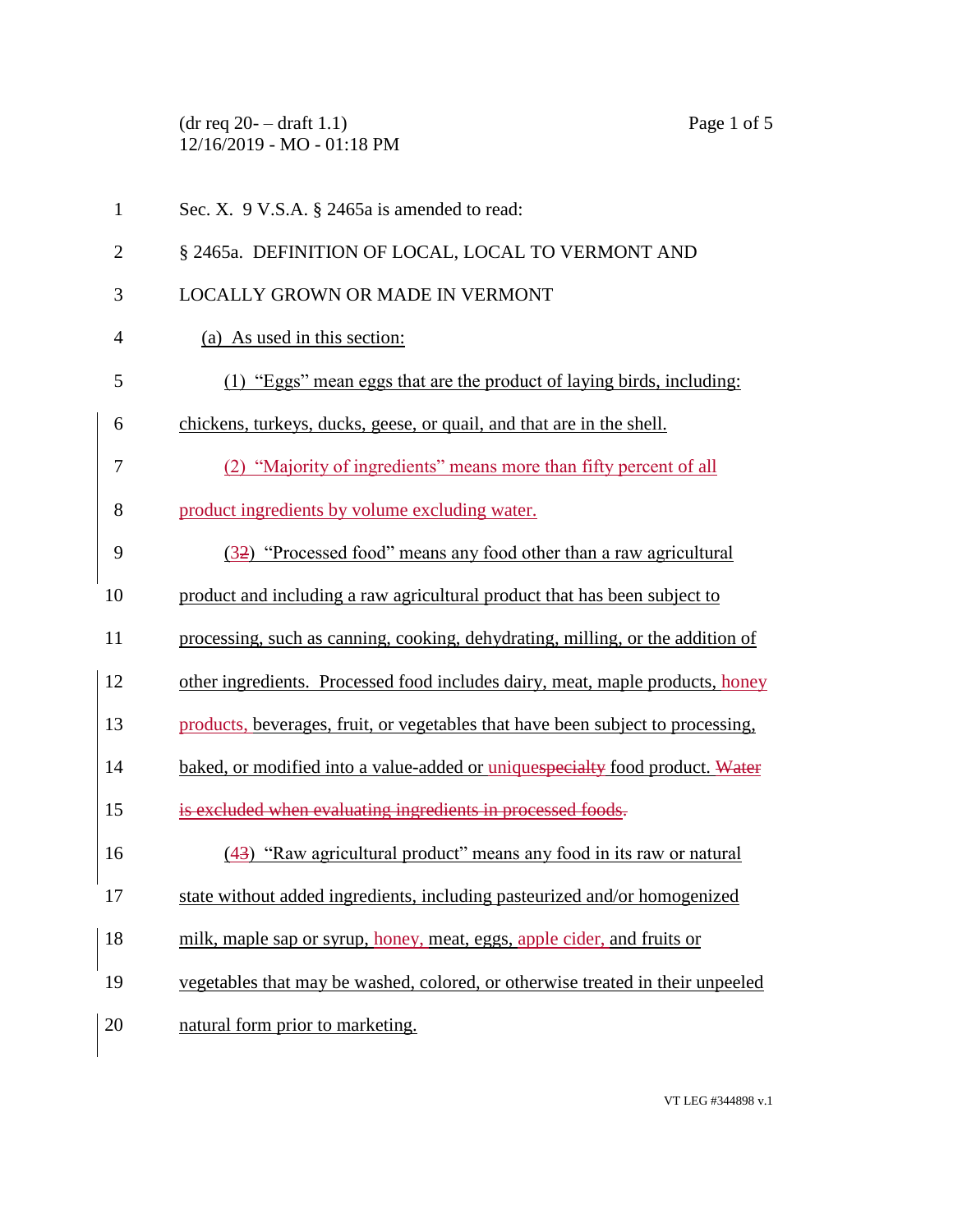$(\text{dr } \text{req } 20 - \text{draff } 1.1)$  Page 2 of 5 12/16/2019 - MO - 01:18 PM

| $\mathbf{1}$   | (5) "Substantial period of its life" means an animal that was harvested in         |
|----------------|------------------------------------------------------------------------------------|
| $\overline{2}$ | Vermont and lived in Vermont for at least one third of its life or one year.       |
| 3              | (6) "Unique food product" means food processed in Vermont from                     |
| 4              | ingredients that are not regularly produced in Vermont or not available in         |
| 5              | sufficient quantities to meet production requirements.                             |
| 6              | (b) For the purposes of this chapter and rules adopted pursuant to                 |
| $\overline{7}$ | subsection $2453(c)$ of this chapter, "local,", "local to Vermont," "locally grown |
| 8              | or made in Vermont," and any substantially similar term shall mean that the        |
| 9              | goods being advertised originated within Vermont or 30 miles of the place          |
| 10             | where they are sold, measured directly, point to point, except that the term       |
| 11             | "local" may be used in conjunction with a specific geographic location, such as    |
| 12             | "local to New England," or a specific mile radius, such as "local-within 100       |
| 13             | miles," as long as the specific geographic location or mile radius appears as      |
| 14             | prominently as the term "local," and the representation of origin is accurate      |
| 15             | have the following meaning based on the type of food or food product:              |
| 16             | (1) For products that are raw agricultural products "local to Vermont"             |
| 17             | means the product:                                                                 |
| 18             | (A) was exclusively grown or tapped in Vermont; or                                 |
| 19             | (B) is not milk and was derived from an animal that was raised for a               |
| 20             | substantial period of its lifetime in Vermont;- or                                 |
|                |                                                                                    |

VT LEG #344898 v.1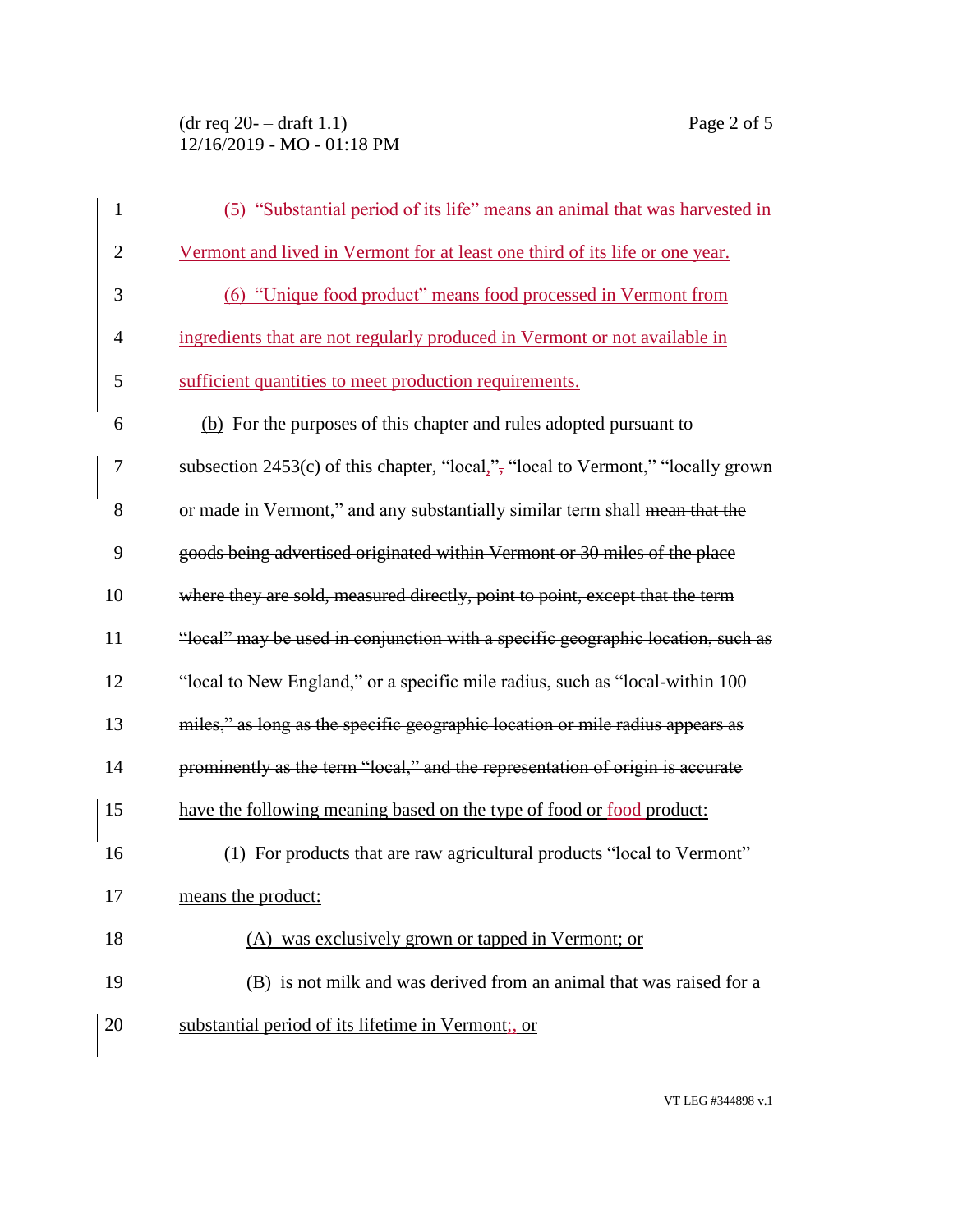$(\text{dr } \text{req } 20 - \text{draff } 1.1)$  Page 3 of 5 12/16/2019 - MO - 01:18 PM

| $\mathbf{1}$   | (C) is milk where a majority of the milk was produced from Vermont    |
|----------------|-----------------------------------------------------------------------|
| $\overline{2}$ | animals, or                                                           |
| 3              | (D) is honey produced by Vermont colonies located exclusively in      |
| 4              | Vermont when all nectar was collected.                                |
| 5              | (2) Except as provided in subdivision (3), for products that are      |
| 6              | processed foods "local to Vermont" means:                             |
| 7              | $(A)(i)$ the majority of the ingredients are local to Vermont raw     |
| 8              | agricultural products in the product were grown in Vermont; or        |
| 9              | (ii) the majority of the product is derived from an animal that was   |
| 10             | raised in Vermont for a substantial period of its life; and           |
| 11             | (B) The product meets one or both or the following criteria:          |
| 12             | (i) the product was processed in Vermont; or                          |
| 13             | (ii) the headquarters of the company that manufactures the product    |
| 14             | is located in Vermont.                                                |
| 15             | (3) For bakery products, beverages, or uniquespecialty food products, |
| 16             | the product meets two or more of the following criteria:              |
| $\vert$ 17     | (A) the majority of the ingredients are local to Vermont raw          |
| 18             | agricultural productsin the product were grown in Vermont;            |
| 19             | (B) substantial transformation of the ingredients in the product      |
| 20             | occurred here in Vermont; or                                          |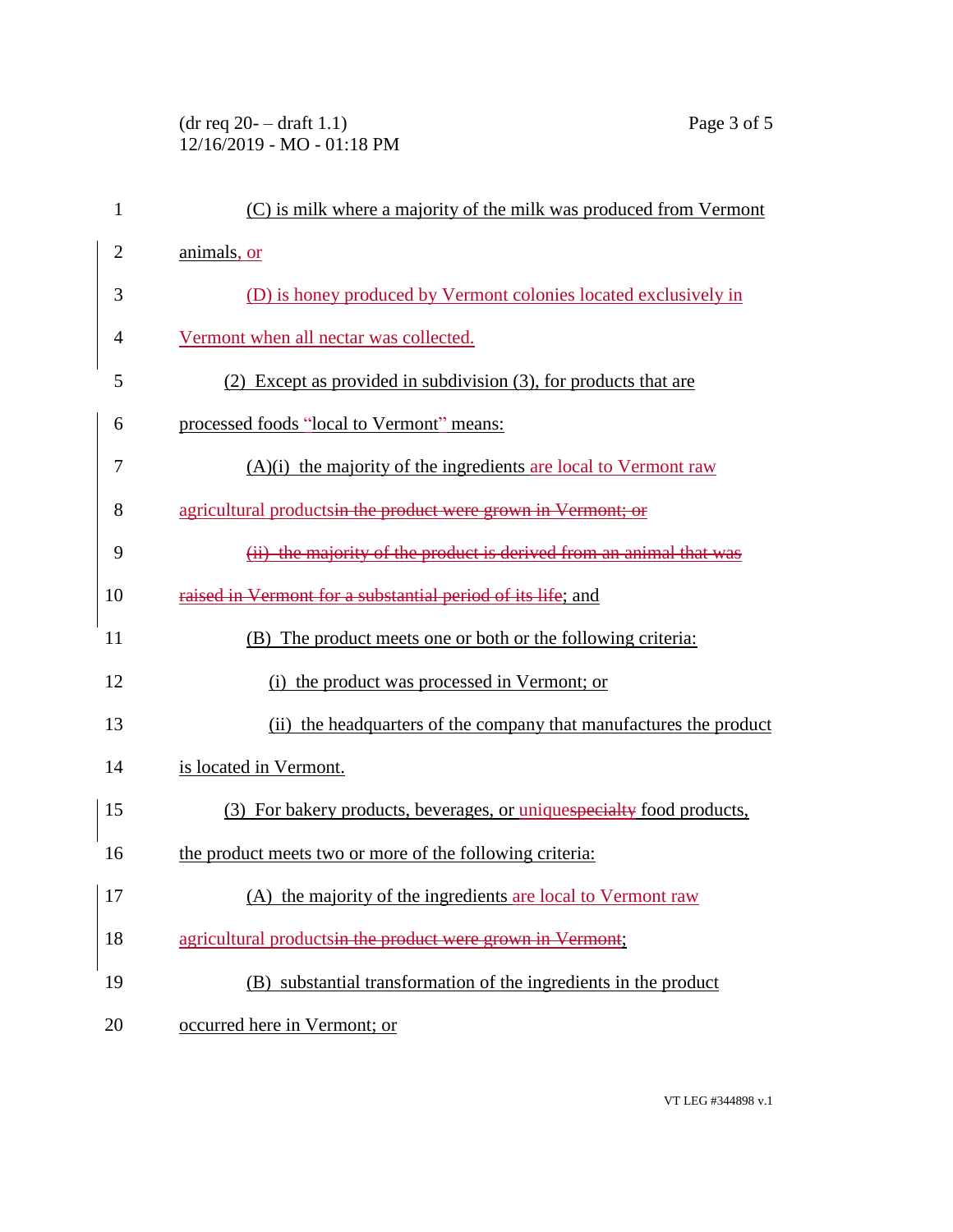$(\text{dr } \text{req } 20 - \text{draff } 1.1)$  Page 4 of 5 12/16/2019 - MO - 01:18 PM

| $\mathbf{1}$   | (C) the headquarters of the company that manufactures the product is              |
|----------------|-----------------------------------------------------------------------------------|
| $\overline{2}$ | located in Vermont.                                                               |
| 3              | (c) For the purposes of this chapter and rules adopted pursuant to                |
| $\overline{4}$ | subsection $2453(c)$ of this chapter, when referring to products other than food, |
| 5              | "local" and any substantially similar term shall mean that the goods being        |
| 6              | advertised originated within Vermont.                                             |
| 7              | For the purposes of this chapter and rules adopted pursuant to<br>(de)            |
| 8              | subsection 2453(c) of this chapter, "local," "locally grown or made," and         |
| 9              | substantially similar terms may be used in conjunction with a specific            |
| 10             | geographic location provided that the specific geographic location appears as     |
| 11             | prominently as the term "local" and the representation of origin is accurate. If  |
| 12             | a local representation refers to a specific city or town, the product must have   |
| 13             | been grown or made in that city or town. If a local representation refers to a    |
| 14             | region with precisely defined political boundaries, the product must have been    |
| 15             | grown or made within those boundaries. If a local representation refers to a      |
| 16             | region that is not precisely defined by political boundaries, then the region     |
| 17             | must be prominently described when the representation is made, or the product     |
| 18             | must have been grown or made within 30 miles of the point of sale, measured       |
| 19             | directly point to point.                                                          |
| 20             | (e) A person or company who sells or markets food or goods impacted by a          |
| 21             | change in this section shall have six months from the effective date to utilize   |
|                | VT LEG #344898 v.1                                                                |